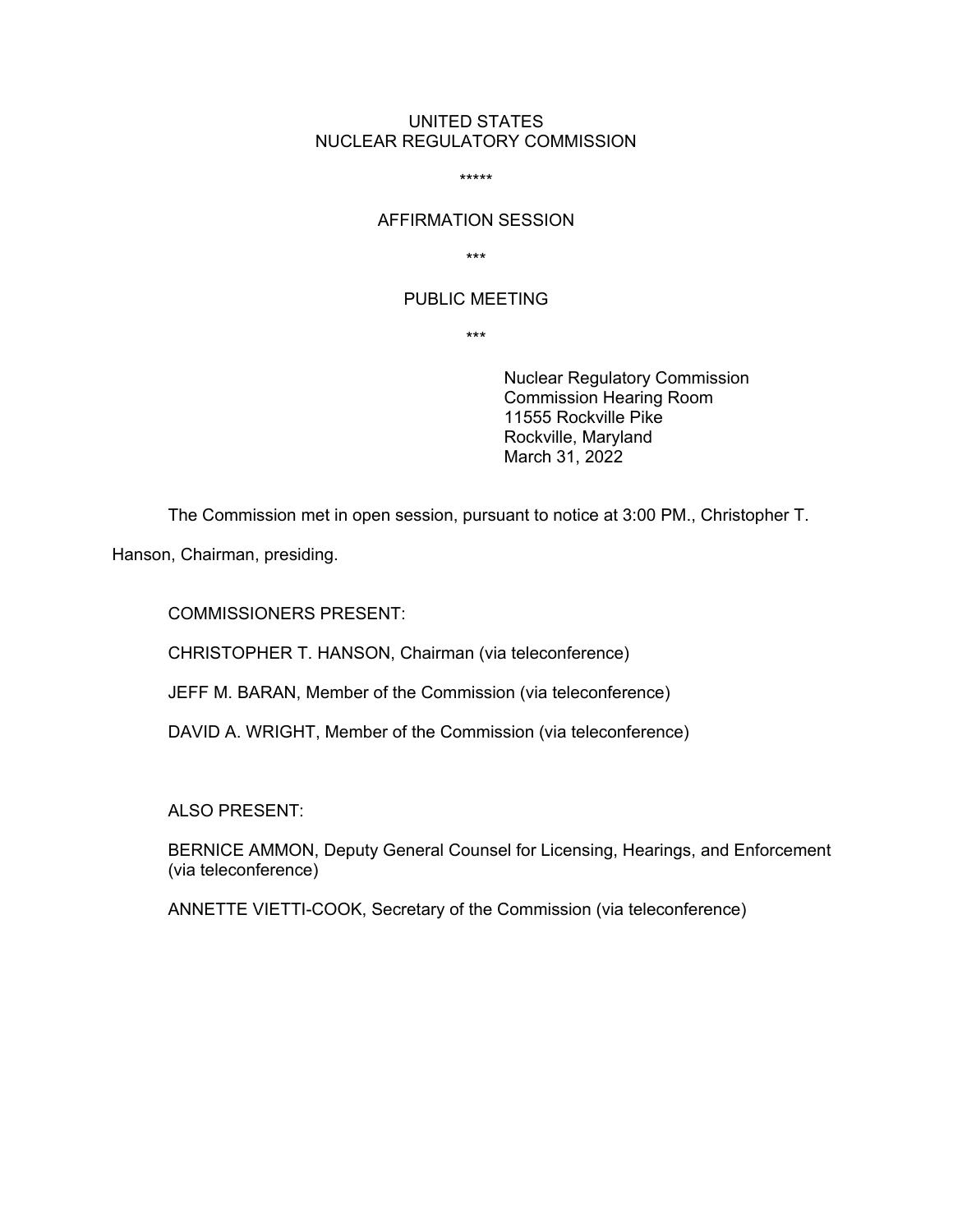## DISCLAIMER

This is an unofficial transcript of a meeting of the United States Nuclear Regulatory Commission on March 31, 2022, conducted via teleconference. The meeting was open to the public. This transcript has not been reviewed, corrected or edited, and it may contain inaccuracies.

The transcript is intended solely for general information purposes. As provided by 10 CFR 9.103, it is not part of the formal or informal record of decision of the matters discussed. Expressions of opinion in this transcript do not necessarily reflect final determination or beliefs. No pleading or other paper may be filed with the Commission in any proceeding as the result of, or addressed to, any statement or argument contained herein, except as the Commission may authorize.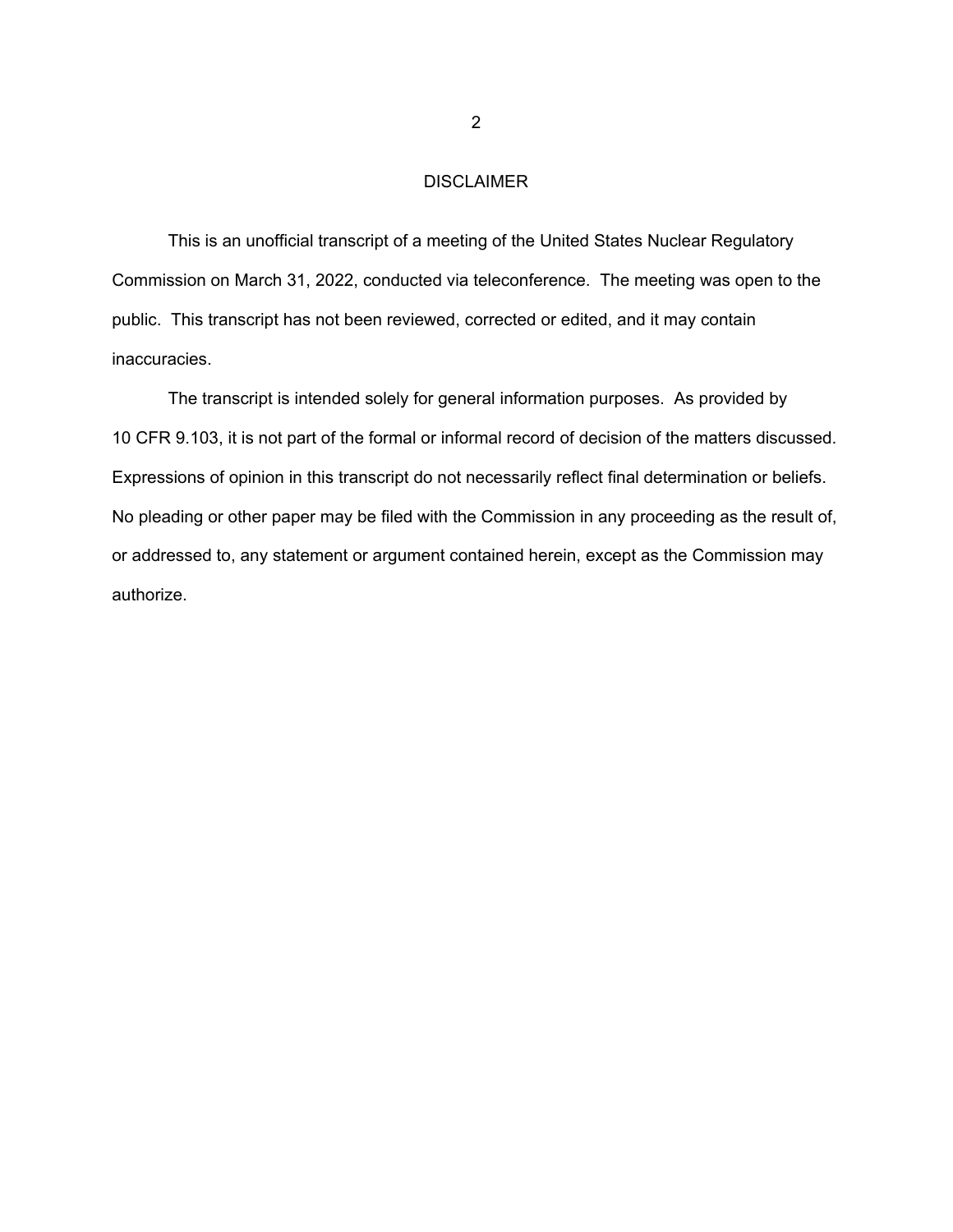[3:00 p.m.]

# P R O C E E D I N G S

 CHAIRMAN HANSON: Thank you operator. Good afternoon, I am Christopher Hanson, Chairman of the Nuclear Regulatory Commission, and I am presiding over this public affirmation session, which is being conducted by teleconference.

 Joining me are the other currently serving members of the Commission. May I have each Commissioner affirm their presence when I call their name. Commissioner Baran.

COMMISSIONER BARAN: Here.

CHAIRMAN HANSON: Commissioner Wright.

COMMISSIONER WRIGHT: Here.

 CHAIRMAN HANSON: Also participating are Annette Vietti-Cook, Secretary of the Commission.

ANNETTE VIETTI-COOK: Here.

 CHAIRMAN HANSON: And Bernice Ammon, Deputy General Counsel for Licensing, Hearings, and Enforcement.

BERNICE AMMON: Here.

CHAIRMAN HANSON: This meeting is open to the public to listen in.

 Madam Secretary, I believe we have one item for affirmation this afternoon. Would you please lead the Commission through?

 ANNETTE VIETTI-COOK: Yes. Today's item is SECY-21-0105, Final Rule: Controlled Unclassified Information.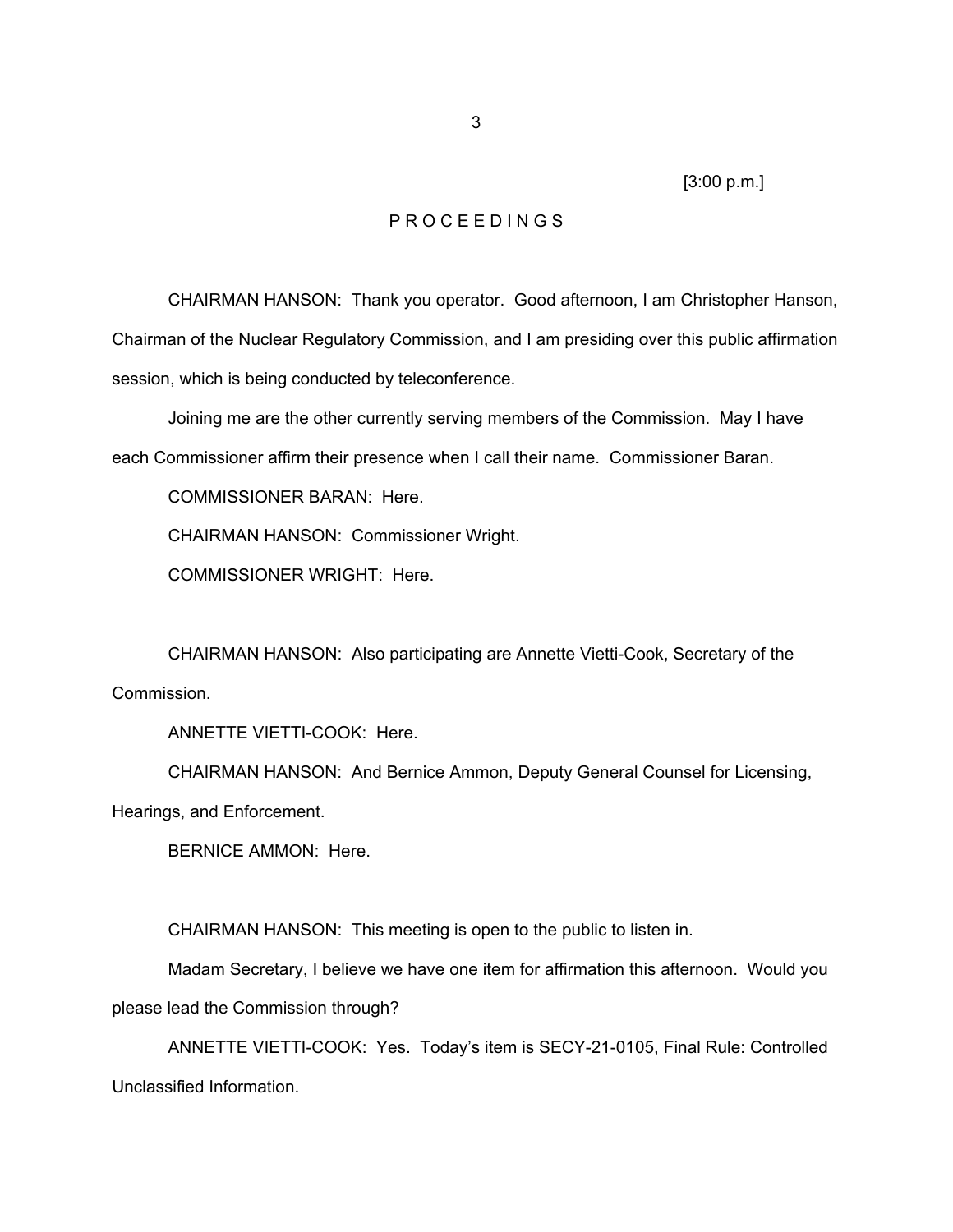The Commission is being asked to act on a final rule amending Part 2 of Title 10 of the Code of Federal Regulations, "Agency Rules of Practice and Procedure," to account for the U.S. Nuclear Regulatory Commission's implementation of Part 2002 of Title 32 of Code of Federal Regulations, "Controlled Unclassified Information," and the associated discontinuance of the NRC's sensitive unclassified non-safeguards information program. The final rule also makes minor nomenclature revisions to 10 CFR Part 2 to remove references to sensitive unclassified non-safeguards information.

 The Commission has voted to approve the publication and implementation of this final rule. Would you please affirm your votes after I call your name? Chairman Hanson. CHAIRMAN HANSON: Aye. ANNETTE VIETTI-COOK: Commissioner Baran. COMMISSIONER BARAN: Aye. ANNETTE VIETTI-COOK: Commissioner Wright. COMMISSIONER WRIGHT: Aye. ANNETTE VIETTI-COOK: Thank you. That's all I have.

 CHAIRMAN HANSON: Thank you Madam Secretary. Would any of the members of the Commission like to make comments regarding the decisions just issued? No? Well, okay, let me just say one more time – I think we had an affirmation session just ten days ago and we thought at the time that that was our Secretary's last, but today is her last day in the agency and in serving the American public. I'd like to take one final opportunity to thank you for your incredible service to the nation, your professionalism and the tremendous amount of joy you have brought both to this job and to all of the rest of us. Thank you again.

ANNETTE VIETTI-COOK: Thank you very much. It's been an honor.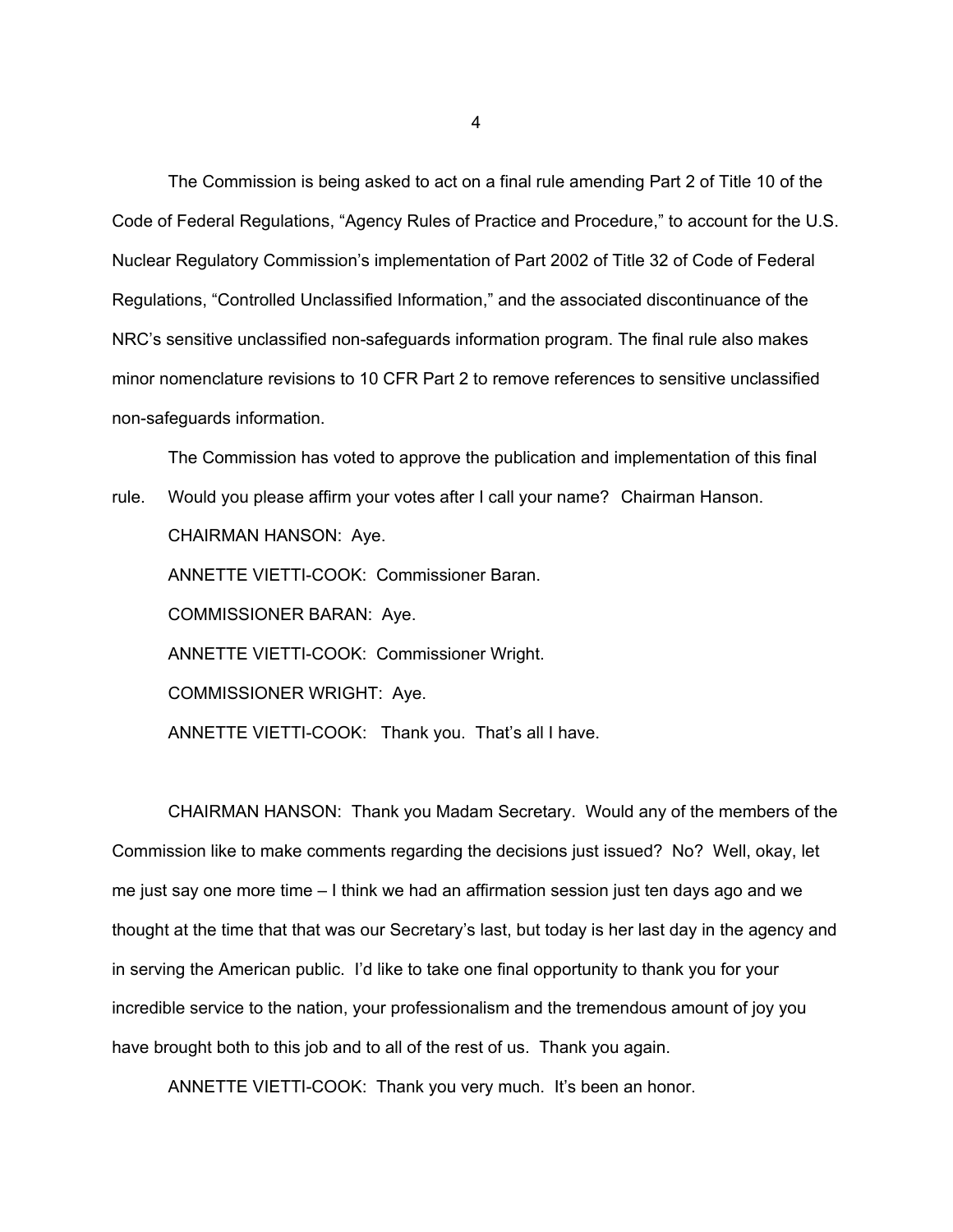CHAIRMAN HANSON: Thank you all for your participation. With that, I will call the affirmation session to a close.